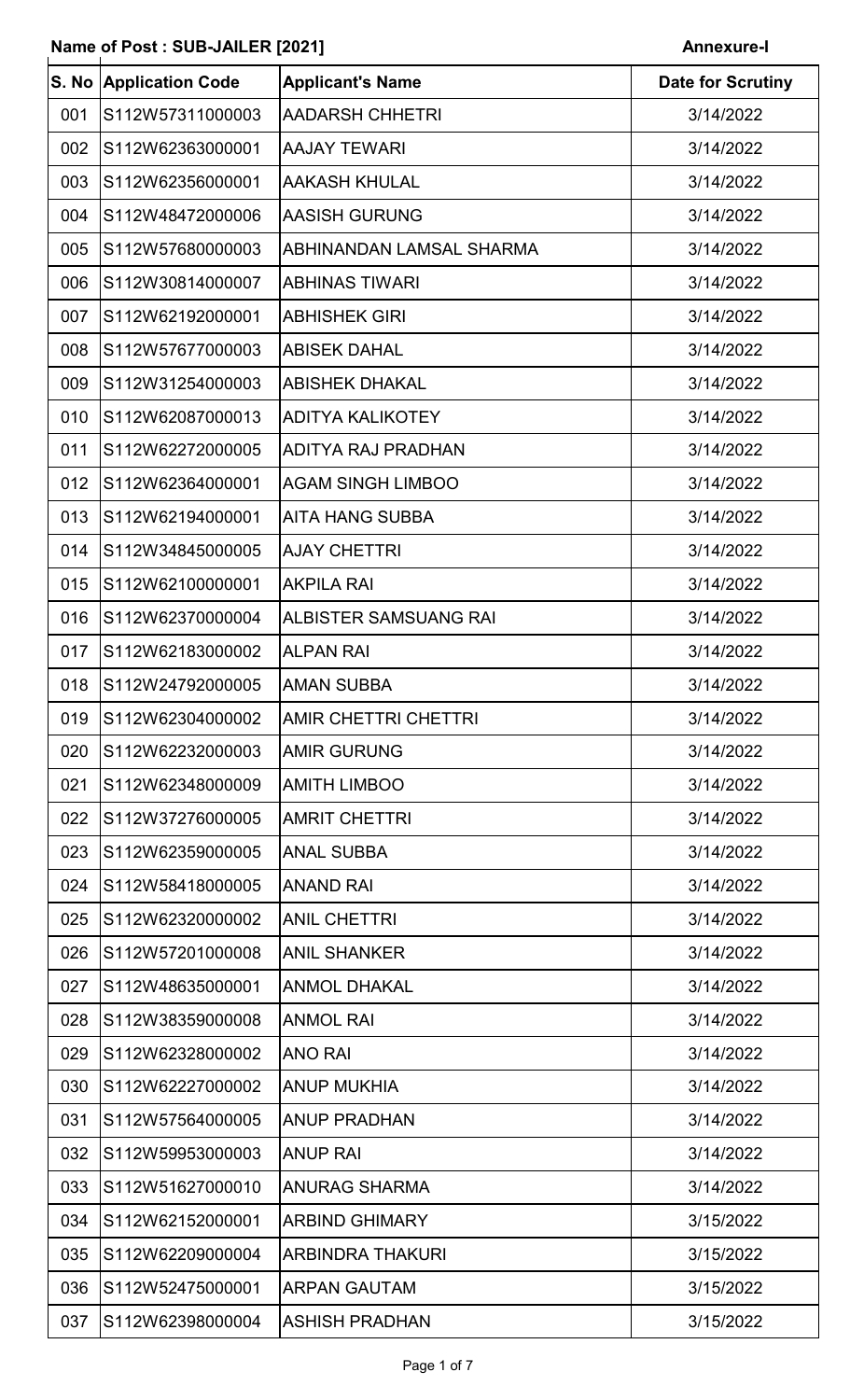| S. No | <b>Application Code</b> | <b>Applicant's Name</b>       | <b>Date for Scrutiny</b> |
|-------|-------------------------|-------------------------------|--------------------------|
| 038   | S112W62347000002        | <b>ASHISH RAI</b>             | 3/15/2022                |
| 039   | S112W44770000003        | <b>AWAZ GURUNG</b>            | 3/15/2022                |
| 040   | S112W32842000004        | <b>BASANT DAHAL</b>           | 3/15/2022                |
| 041   | S112W57830000003        | <b>BAWESH CHETTRI</b>         | 3/15/2022                |
| 042   | S112W27195000006        | <b>BHUPESH SHARMA</b>         | 3/15/2022                |
| 043   | S112W62252000001        | <b>BHUSAN CHETTRI</b>         | 3/15/2022                |
| 044   | S112W62295000001        | <b>BIKASH SUBBA LIMBOO</b>    | 3/15/2022                |
| 045   | S112W62385000001        | <b>BIKKEY CHETTRI</b>         | 3/15/2022                |
| 046   | S112W62156000001        | <b>BIMAL BISWAKARMA</b>       | 3/15/2022                |
| 047   | S112W62169000001        | <b>BIMAL CHETTRI</b>          | 3/15/2022                |
| 048   | S112W49348000003        | <b>BIMAL LIMBOO</b>           | 3/15/2022                |
| 049   | S112W62072000001        | <b>BIRAJ RAI</b>              | 3/15/2022                |
| 050   | S112W62395000001        | <b>BIRENDRA RAI</b>           | 3/15/2022                |
| 051   | S112W62243000008        | <b>BISHAL CHETTRI</b>         | 3/15/2022                |
| 052   | S112W61414000002        | <b>BISHAL CHHETRI</b>         | 3/15/2022                |
| 053   | S112W26709000007        | <b>BIVEK CHETTRI</b>          | 3/15/2022                |
| 054   | S112W37948000007        | <b>CHETAN SHARMA</b>          | 3/15/2022                |
| 055   | S112W62115000002        | <b>CHEWANG THENDUP BHUTIA</b> | 3/15/2022                |
| 056   | S112W58642000004        | <b>CHODA BHUTIA</b>           | 3/15/2022                |
| 057   | S112W56385000003        | <b>CHOGEN LEPCHA</b>          | 3/15/2022                |
| 058   | S112W62313000002        | <b>CHONEY GYATSO BHUTIA</b>   | 3/15/2022                |
| 059   | S112W27562000006        | <b>CHOPHEL BHUTIA</b>         | 3/15/2022                |
| 060   | S112W62214000002        | DAWA NAMGYAL LEPCHA           | 3/15/2022                |
| 061   | S112W49573000023        | DAWA THENDUP SHERPA           | 3/15/2022                |
| 062   | S112W62332000001        | <b>DAWA TSHERING SHERPA</b>   | 3/15/2022                |
| 063   | S112W62303000006        | <b>DAWA TSHERING SHERPA</b>   | 3/15/2022                |
| 064   | S112W62374000002        | DAWA ZANGPO LEPCHA            | 3/15/2022                |
| 065   | S112W62325000001        | <b>DEEPAK SHARMA</b>          | 3/15/2022                |
| 066   | S112W62042000001        | <b>DEEPEN BHATTARAI</b>       | 3/15/2022                |
| 067   | S112W62164000002        | <b>DEEPSON CHETTRI</b>        | 3/16/2022                |
| 068   | S112W62174000003        | <b>DEW RAJ SHARMA</b>         | 3/16/2022                |
| 069   | S112W62141000002        | <b>DIWAKER SHARMA UPADHYA</b> | 3/16/2022                |
| 070   | S112W62314000004        | <b>DIWASH SANJEL</b>          | 3/16/2022                |
| 071   | S112W62197000001        | <b>EKENDRA RAI</b>            | 3/16/2022                |
| 072   | S112W57927000001        | <b>JIKMEE WONGYAL BHUTIA</b>  | 3/16/2022                |
| 073   | S112W62349000002        | <b>JOSHUA DONG</b>            | 3/16/2022                |
| 074   | S112W62082000001        | <b>JUGAL KISHORE SHARMA</b>   | 3/16/2022                |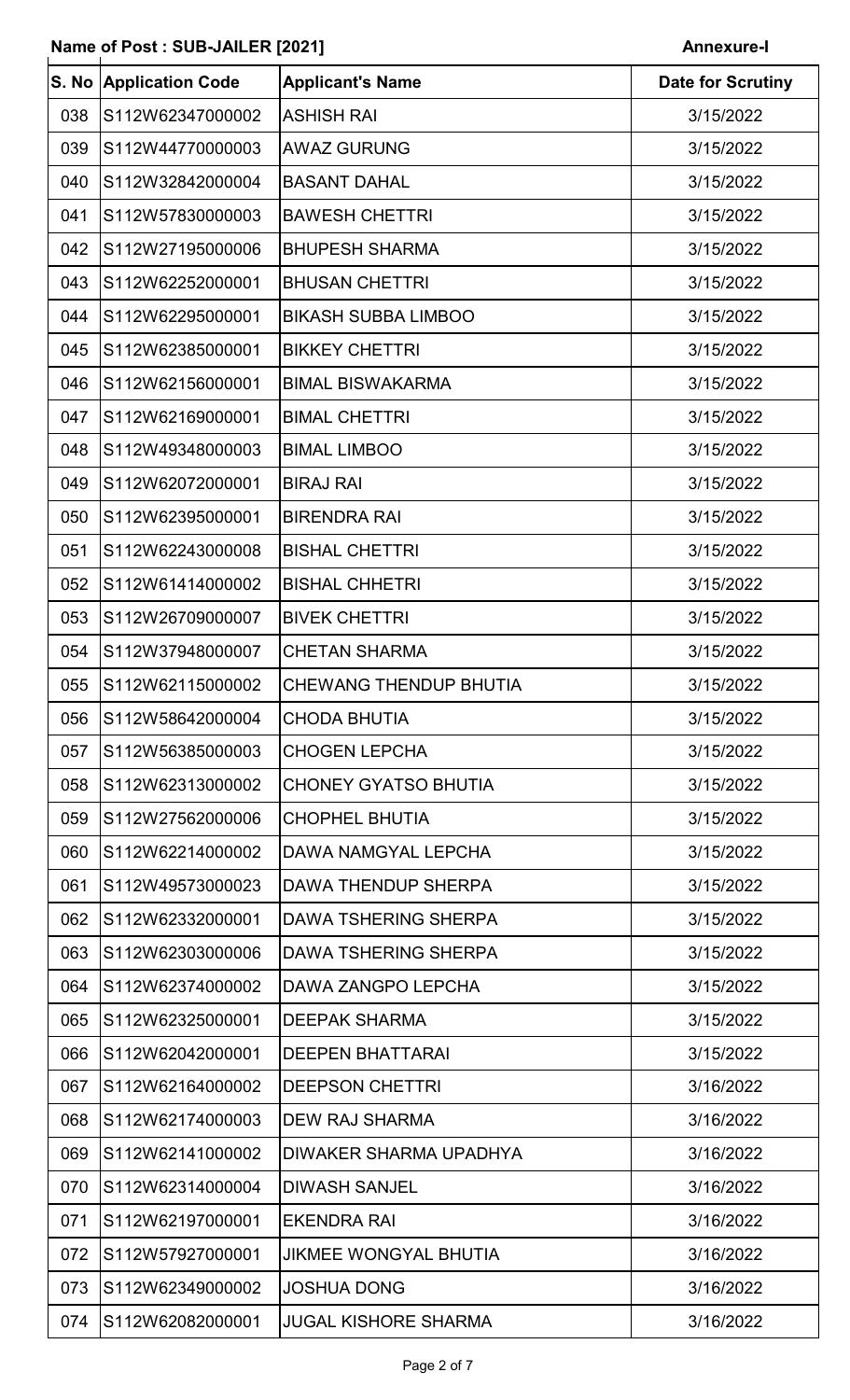|     | S. No Application Code | <b>Applicant's Name</b>      | <b>Date for Scrutiny</b> |
|-----|------------------------|------------------------------|--------------------------|
| 075 | S112W62380000002       | <b>KAM TSHERING LEPCHA</b>   | 3/16/2022                |
| 076 | S112W60048000002       | <b>KARAN SUBBA</b>           | 3/16/2022                |
| 077 | S112W62166000003       | <b>KARMA CHEWANG BHUTIA</b>  | 3/16/2022                |
| 078 | S112W62084000006       | <b>KARMA DUPDEN LEPCHA</b>   | 3/16/2022                |
| 079 | S112W61693000005       | <b>KARMA GYATSO BHUTIA</b>   | 3/16/2022                |
| 080 | S112W40179000001       | <b>KARMA LENDUP SHERPA</b>   | 3/16/2022                |
| 081 | S112W24271000008       | <b>KARMA RINCHEN BHUTIA</b>  | 3/16/2022                |
| 082 | S112W62297000002       | <b>KARMA TOPGAY LEPCHA</b>   | 3/16/2022                |
| 083 | S112W62263000003       | KARMA TSETEN PHUNTSOG BHUTIA | 3/16/2022                |
| 084 | S112W43741000007       | KARMA TSHEWANG DORJEE BHUTIA | 3/16/2022                |
| 085 | S112W62034000001       | <b>KHAGEN HANG LIMBOO</b>    | 3/16/2022                |
| 086 | S112W62358000001       | <b>KONGCHEN LEPCHA</b>       | 3/16/2022                |
| 087 | S112W62045000001       | <b>KRISHNA KHATIWORA</b>     | 3/16/2022                |
| 088 | S112W62319000002       | <b>KUSHAL KUMAR CHETTRI</b>  | 3/16/2022                |
| 089 | S112W62310000003       | <b>KUSHAL SUBBA</b>          | 3/16/2022                |
| 090 | S112W62309000003       | <b>LAKPA TSHERING BHUTIA</b> | 3/16/2022                |
| 091 | S112W30737000020       | <b>LANDUP LEPCHA</b>         | 3/16/2022                |
| 092 | S112W62112000001       | <b>LIJEN MANGER</b>          | 3/16/2022                |
| 093 | S112W62213000001       | <b>MAHENDRA RAI</b>          | 3/16/2022                |
| 094 | S112W62116000002       | <b>MANI KUMAR CHETTRI</b>    | 3/16/2022                |
| 095 | S112W62361000006       | <b>MANOJ GURUNG</b>          | 3/16/2022                |
| 096 | S112W62212000002       | <b>NABIN TAMANG</b>          | 3/16/2022                |
| 097 | S112W26671000012       | <b>NAMGYAL SHERPA</b>        | 3/16/2022                |
| 098 | S112W43859000003       | <b>NARENDRA CHHETRI</b>      | 3/16/2022                |
| 099 | S112W62342000008       | <b>NAVIN BHATTRAI</b>        | 3/16/2022                |
| 100 | S112W62278000002       | <b>NAYAN CHAPAGAI</b>        | 3/17/2027                |
| 101 | S112W58686000004       | <b>NIJYAL SHERPA</b>         | 3/17/2027                |
| 102 | S112W50057000002       | <b>NIKHIL SHARMA</b>         | 3/17/2027                |
| 103 | S112W48552000017       | NIM TASHI BHUTIA             | 3/17/2027                |
| 104 | S112W62377000001       | <b>NIRMAL TIRWA</b>          | 3/17/2027                |
| 105 | S112W62237000002       | <b>NISHANT LIMBOO</b>        | 3/17/2027                |
| 106 | S112W62109000001       | <b>NORBU TASHI BHUTIA</b>    | 3/17/2027                |
| 107 | S112W47705000006       | <b>ONGCHU LEPCHA</b>         | 3/17/2027                |
| 108 | S112W50271000003       | <b>ONGDUP LEPCHA</b>         | 3/17/2027                |
| 109 | S112W62058000002       | PADAM BAHADUR THAPA          | 3/17/2027                |
| 110 | S112W51579000003       | <b>PARRAS CHETTRI</b>        | 3/17/2027                |
| 111 | S112W62391000003       | PARTIK CHHETRI               | 3/17/2027                |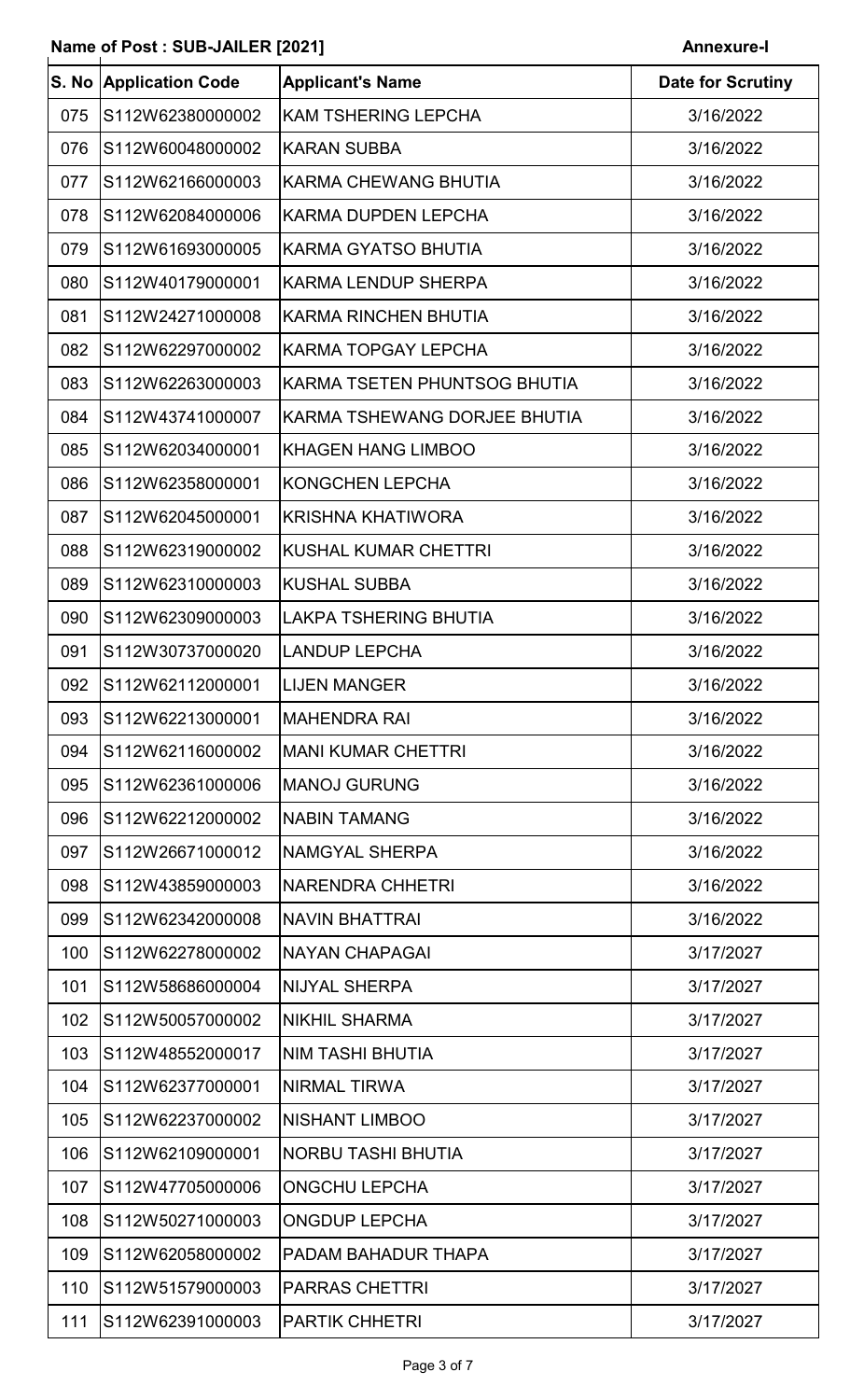|     | S. No Application Code | <b>Applicant's Name</b>        | <b>Date for Scrutiny</b> |
|-----|------------------------|--------------------------------|--------------------------|
| 112 | S112W62246000001       | PASSANG CHOPEL BHUTIA          | 3/17/2027                |
| 113 | S112W62274000001       | PASSANG DORJEE TAMANG          | 3/17/2027                |
| 114 | S112W62190000002       | PASSANG NORBU BHUTIA           | 3/17/2027                |
| 115 | S112W62177000001       | <b>PASSANG SHERPA</b>          | 3/17/2027                |
| 116 | S112W60146000003       | <b>PASSANG TSHERING LEPCHA</b> | 3/17/2027                |
| 117 | S112W59979000002       | <b>PAUL FRERERICK RAI</b>      | 3/17/2027                |
| 118 | S112W62327000001       | PEMA DORJEE LEPCHA             | 3/17/2027                |
| 119 | S112W62311000001       | PEMA KINGZONG BHUTIA           | 3/17/2027                |
| 120 | S112W62138000002       | PEMPA TSHERING LEPCHA          | 3/17/2027                |
| 121 | S112W62331000001       | PHUGYAL ONGDUP LEPCHA          | 3/17/2027                |
| 122 | S112W37649000006       | PHURBA BHUTIA                  | 3/17/2027                |
| 123 | S112W61866000003       | <b>PRABIN SAPKOTA</b>          | 3/17/2027                |
| 124 | S112W53614000005       | <b>PRADEEP SITAULA</b>         | 3/17/2027                |
| 125 | S112W43934000008       | PRAGHYAT SHAWAN GURUNG         | 3/17/2027                |
| 126 | S112W58532000052       | PRALADH SHARMA GAUTAM          | 3/17/2027                |
| 127 | S112W62357000005       | <b>PRAMOD PRADHAN</b>          | 3/17/2027                |
| 128 | S112W61080000005       | <b>PRANESH CHETTRI</b>         | 3/17/2027                |
| 129 | S112W62383000001       | PRANESH PRADHAN                | 3/17/2027                |
| 130 | S112W34859000014       | <b>PRAVASH CHETTRI</b>         | 3/17/2027                |
| 131 | S112W62154000002       | <b>PRAVESH BASNETT</b>         | 3/17/2027                |
| 132 | S112W62120000001       | <b>PRAVESH GURUNG</b>          | 3/17/2027                |
| 133 | S112W33926000006       | <b>PURAN SAPKOTA</b>           | 3/21/2022                |
| 134 | S112W29507000013       | <b>PURAN SHARMA</b>            | 3/21/2022                |
| 135 | S112W62379000001       | <b>PUSHKER RAI</b>             | 3/21/2022                |
| 136 | S112W35023000005       | RABIN KUMAR ADHIKARI           | 3/21/2022                |
| 137 | S112W62221000001       | <b>RAJ KUMAR CHETTRI</b>       | 3/21/2022                |
| 138 | S112W60565000006       | <b>RAJESH SUBBA LIMBOO</b>     | 3/21/2022                |
| 139 | S112W62193000002       | <b>RAMESH SHARMA</b>           | 3/21/2022                |
| 140 | S112W62106000001       | <b>RAMON SUBBA</b>             | 3/21/2022                |
| 141 | S112W62159000003       | RAPGAY LEPCHA                  | 3/21/2022                |
| 142 | S112W62267000002       | <b>REMO BHUTIA</b>             | 3/21/2022                |
| 143 | S112W62329000001       | <b>RESHAP RASAILY</b>          | 3/21/2022                |
| 144 | S112W62179000002       | <b>REYMON TAMANG</b>           | 3/21/2022                |
| 145 | S112W62376000001       | RINZING CHOPEL BHUTIA          | 3/21/2022                |
| 146 | S112W34761000006       | <b>ROBIN RAI</b>               | 3/21/2022                |
| 147 | S112W62178000003       | <b>RODEN RUCHAL</b>            | 3/21/2022                |
| 148 | S112W43362000005       | ROHAN NIROULA                  | 3/21/2022                |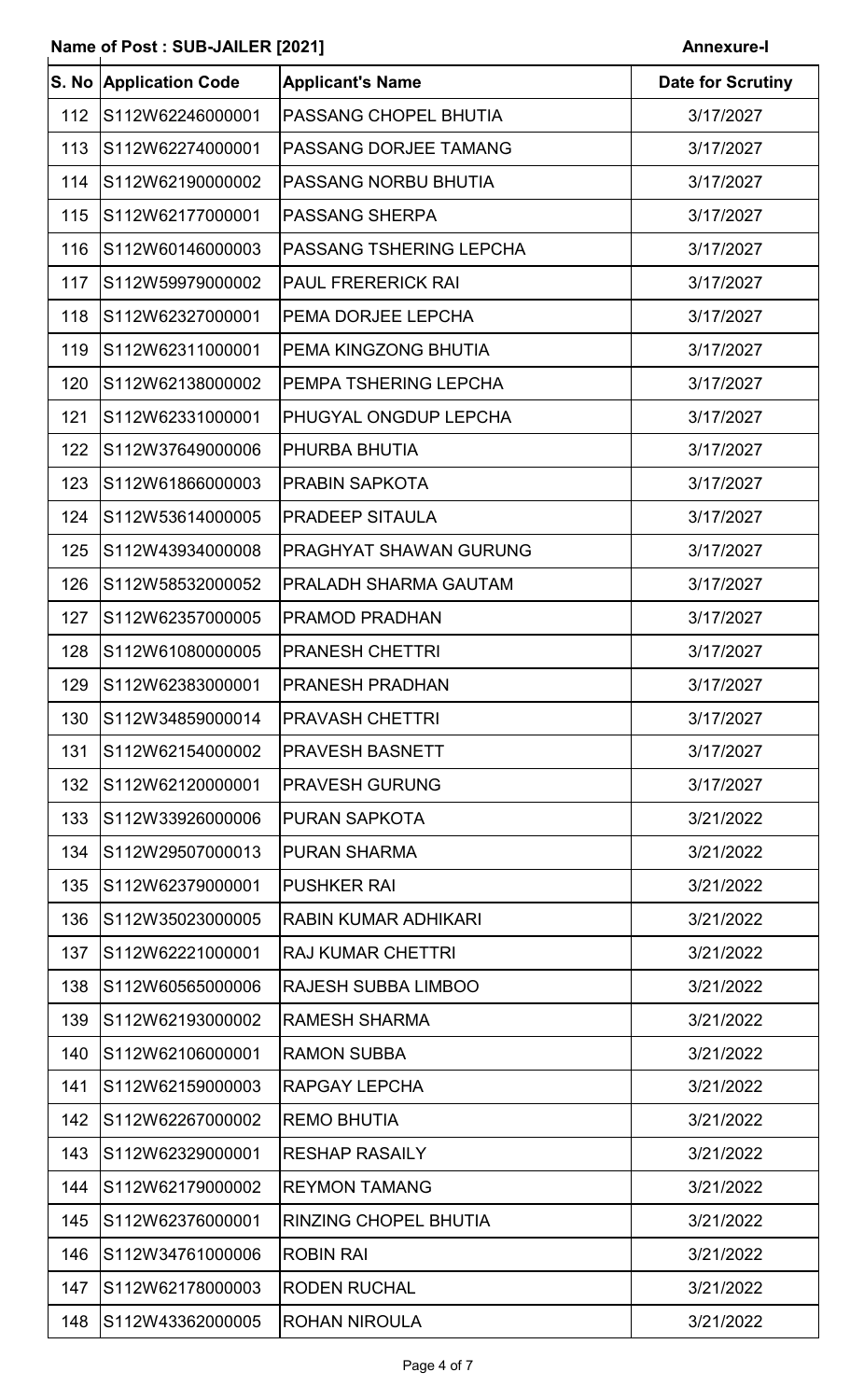| S. No | <b>Application Code</b> | <b>Applicant's Name</b>           | <b>Date for Scrutiny</b> |
|-------|-------------------------|-----------------------------------|--------------------------|
| 149   | S112W62393000003        | <b>ROHAN SUBBA</b>                | 3/21/2022                |
| 150   | S112W62098000002        | <b>ROJAL LEPCHA</b>               | 3/21/2022                |
| 151   | S112W62180000003        | <b>ROZAL CHETTRI</b>              | 3/21/2022                |
| 152   | S112W62375000005        | <b>RUBEN LEPCHA</b>               | 3/21/2022                |
| 153   | S112W50751000003        | <b>SACHIN GURUNG</b>              | 3/21/2022                |
| 154   | S112W62110000001        | <b>SAFAL CHETTRI</b>              | 3/21/2022                |
| 155   | S112W62324000001        | <b>SAGAR INSTITUTE SUBBA</b>      | 3/21/2022                |
| 156   | S112W62387000006        | <b>SAGAR SUBBA</b>                | 3/21/2022                |
| 157   | S112W62287000001        | <b>SAMCHEAN SHERPA</b>            | 3/21/2022                |
| 158   | S112W44760000003        | <b>SANDEEP LIMBOO</b>             | 3/21/2022                |
| 159   | S112W62240000001        | <b>SANDUP TSHERING BHUTIA</b>     | 3/21/2022                |
| 160   | S112W62083000002        | <b>SANGAY CHOPEL BHUTIA</b>       | 3/21/2022                |
| 161   | S112W39442000001        | <b>SANJAY POUDYAL</b>             | 3/21/2022                |
| 162   | S112W39497000002        | <b>SANJEEB PRADHAN</b>            | 3/21/2022                |
| 163   | S112W62298000004        | <b>SANJIV CHETTRI</b>             | 3/21/2022                |
| 164   | S112W62105000001        | <b>SANJU TAMANG</b>               | 3/21/2022                |
| 165   | S112W62305000001        | <b>SANKALP SHRESTHA</b>           | 3/21/2022                |
| 166   | S112W62211000001        | <b>SARAT BHUJEL</b>               | 3/22/2022                |
| 167   | S112W62281000001        | <b>SAYER SUBBA</b>                | 3/22/2022                |
| 168   | S112W62049000005        | <b>SHAIL RAI</b>                  | 3/22/2022                |
| 169   | S112W62271000001        | <b>SHERAB THARCHIN BHUTIA</b>     | 3/22/2022                |
| 170   | S112W62085000001        | SINGHI DORJEE LEPCHA              | 3/22/2022                |
| 171   | S112W62150000011        | <b>SNEHA DEEP RAI</b>             | 3/22/2022                |
| 172   | S112W60060000005        | SONAM DAWA BHUTIA                 | 3/22/2022                |
| 173   | S112W29753000011        | <b>SONAM GYAMPO LEPCHA</b>        | 3/22/2022                |
| 174   | S112W43311000016        | SONAM PAUL TENZING BHUTIA         | 3/22/2022                |
| 175   | S112W62167000001        | SONAM TOPGAY BHUTIA               | 3/22/2022                |
| 176   | S112W62132000005        | SONAM TOPGAY BHUTIA               | 3/22/2022                |
| 177   | S112W27381000007        | <b>SONAM TSHERING LEPCHA</b>      | 3/22/2022                |
| 178   | S112W61037000001        | <b>SONAM WANGCHUK BHUTIA</b>      | 3/22/2022                |
| 179   | S112W39469000001        | <b>SUBAN LIMBOO</b>               | 3/22/2022                |
| 180   | S112W62279000001        | <b>SUBHAM GURUNG</b>              | 3/22/2022                |
| 181   | S112W62200000001        | <b>SUMAN DHAKAL</b>               | 3/22/2022                |
| 182   | S112W34659000006        | <b>SUMIT GURUNG</b>               | 3/22/2022                |
| 183   | S112W62139000002        | SUNIL LAMICHANEY SUNIL LAMICHANEY | 3/22/2022                |
| 184   | S112W34737000009        | <b>SUNIL PRADHAN</b>              | 3/22/2022                |
| 185   | S112W61275000001        | <b>SUNIL SUBBA</b>                | 3/22/2022                |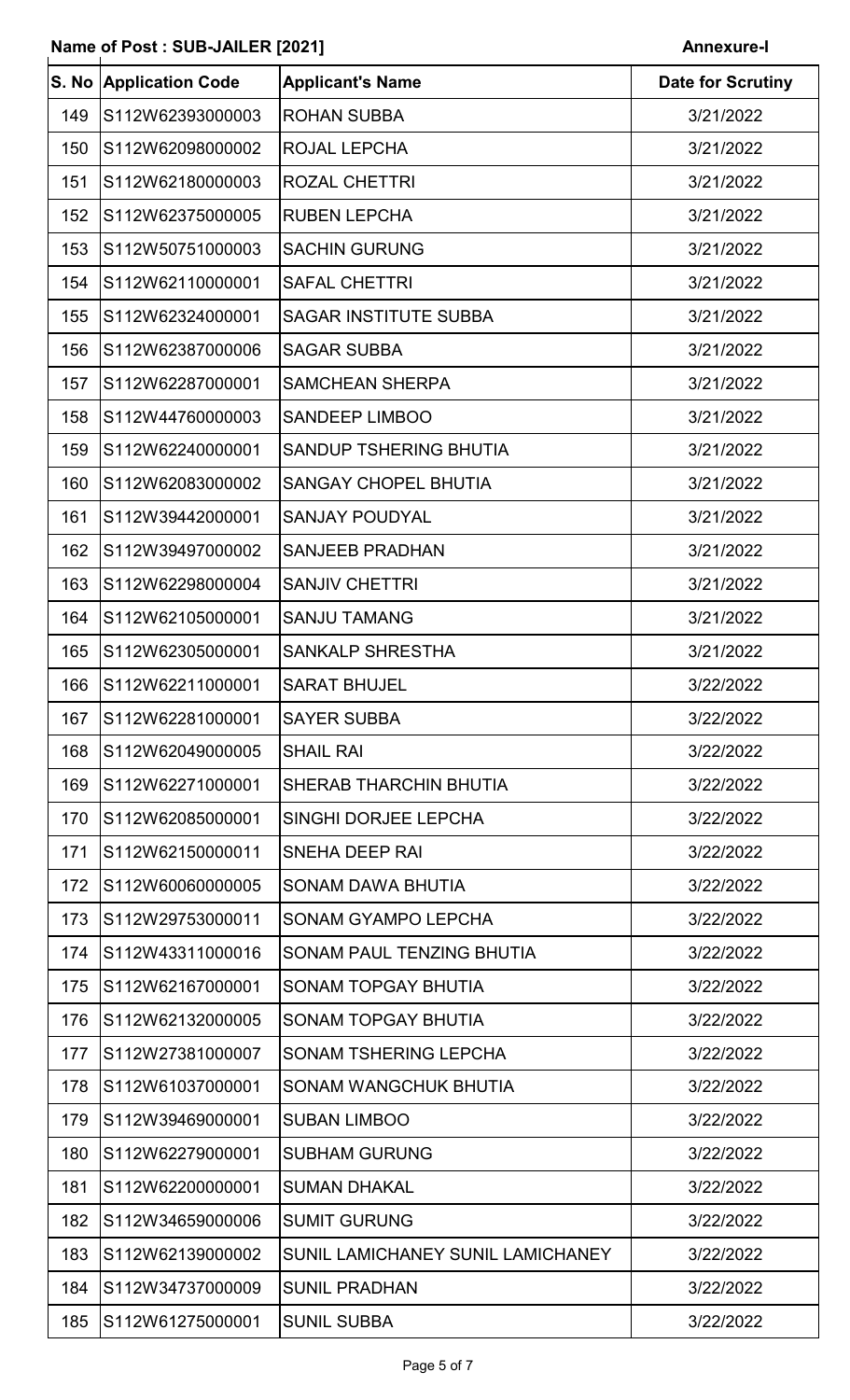| S. No | <b>Application Code</b> | <b>Applicant's Name</b>        | <b>Date for Scrutiny</b> |
|-------|-------------------------|--------------------------------|--------------------------|
| 186   | S112W62187000005        | <b>SURAJ CHETTRI</b>           | 3/22/2022                |
| 187   | S112W62302000001        | <b>SURAJ GURUNG</b>            | 3/22/2022                |
| 188   | S112W48381000014        | <b>SURAJ LIMBOO</b>            | 3/22/2022                |
| 189   | S112W62201000001        | <b>SURAJ SUBBA</b>             | 3/22/2022                |
| 190   | S112W62118000001        | <b>SUREN RAI</b>               | 3/22/2022                |
| 191   | S112W59711000002        | <b>SUREN RAI</b>               | 3/22/2022                |
| 192   | S112W62092000001        | <b>SUSHAN RAI</b>              | 3/22/2022                |
| 193   | S112W62266000007        | <b>SUSHANT RAI</b>             | 3/22/2022                |
| 194   | S112W50800000017        | <b>SUSHIL SHANKER</b>          | 3/22/2022                |
| 195   | S112W60860000009        | <b>TANAM LIMBOO</b>            | 3/22/2022                |
| 196   | S112W62338000003        | <b>TARZANG LEPCHA</b>          | 3/22/2022                |
| 197   | S112W57472000015        | <b>TASHI TSHERING BHUTIA</b>   | 3/22/2022                |
| 198   | S112W62052000001        | TASHI WANGCHUK BHUTIA          | 3/22/2022                |
| 199   | S112W42781000010        | <b>TEN TSHERING LEPCHA</b>     | 3/23/2022                |
| 200   | S112W62402000002        | <b>TENZING CHOGYAL BHUTIA</b>  | 3/23/2022                |
| 201   | S112W60351000002        | <b>TENZING CHOPHEL BHUTIA</b>  | 3/23/2022                |
| 202   | S112W62401000001        | <b>TENZING LEPCHA</b>          | 3/23/2022                |
| 203   | S112W60235000007        | THINLAY DOJEE BHUTIA           | 3/23/2022                |
| 204   | S112W62333000003        | <b>THUPDEN BHUTIA</b>          | 3/23/2022                |
| 205   | S112W62372000001        | <b>TOBGYAL BHUTIA</b>          | 3/23/2022                |
| 206   | S112W39637000005        | <b>TOPDEN TSHERING BHUTIA</b>  | 3/23/2022                |
| 207   | S112W39524000004        | TSEWANG TSHERING TOPDEN BHUTIA | 3/23/2022                |
| 208   | S112W62238000003        | <b>TSHERING NAMGYAL LEPCHA</b> | 3/23/2022                |
| 209   | S112W62079000012        | <b>TSHERING PINTSO BHUTIA</b>  | 3/23/2022                |
| 210   | S112W62114000001        | <b>TSHERING TOPDEN BHUTIA</b>  | 3/23/2022                |
| 211   | S112W62367000002        | <b>TUSHAR RAI</b>              | 3/23/2022                |
| 212   | S112W62146000002        | <b>UDAI RAI</b>                | 3/23/2022                |
| 213   | S112W62090000001        | <b>UDIT PRADHAN PRADHAN</b>    | 3/23/2022                |
| 214   | S112W36538000003        | <b>UGEN TSHERING LEPCHA</b>    | 3/23/2022                |
| 215   | S112W62181000001        | <b>UJAL SHARMA</b>             | 3/23/2022                |
| 216   | S112W62269000001        | UJJWAL RAJ MAJHI               | 3/23/2022                |
| 217   | S112W61575000004        | <b>URGEN LEPCHA</b>            | 3/23/2022                |
| 218   | S112W62039000014        | <b>UTTAM CHETTRI</b>           | 3/23/2022                |
| 219   | S112W31399000019        | YHENTEN GYATSO BHUTIA          | 3/23/2022                |
| 220   | S112W60317000002        | YOGESH CHAMLING                | 3/23/2022                |
| 221   | S112W62315000006        | YOGESH GURUNG                  | 3/23/2022                |
| 222   | S112W62051000001        | YOGESH SAPKOTA                 | 3/23/2022                |